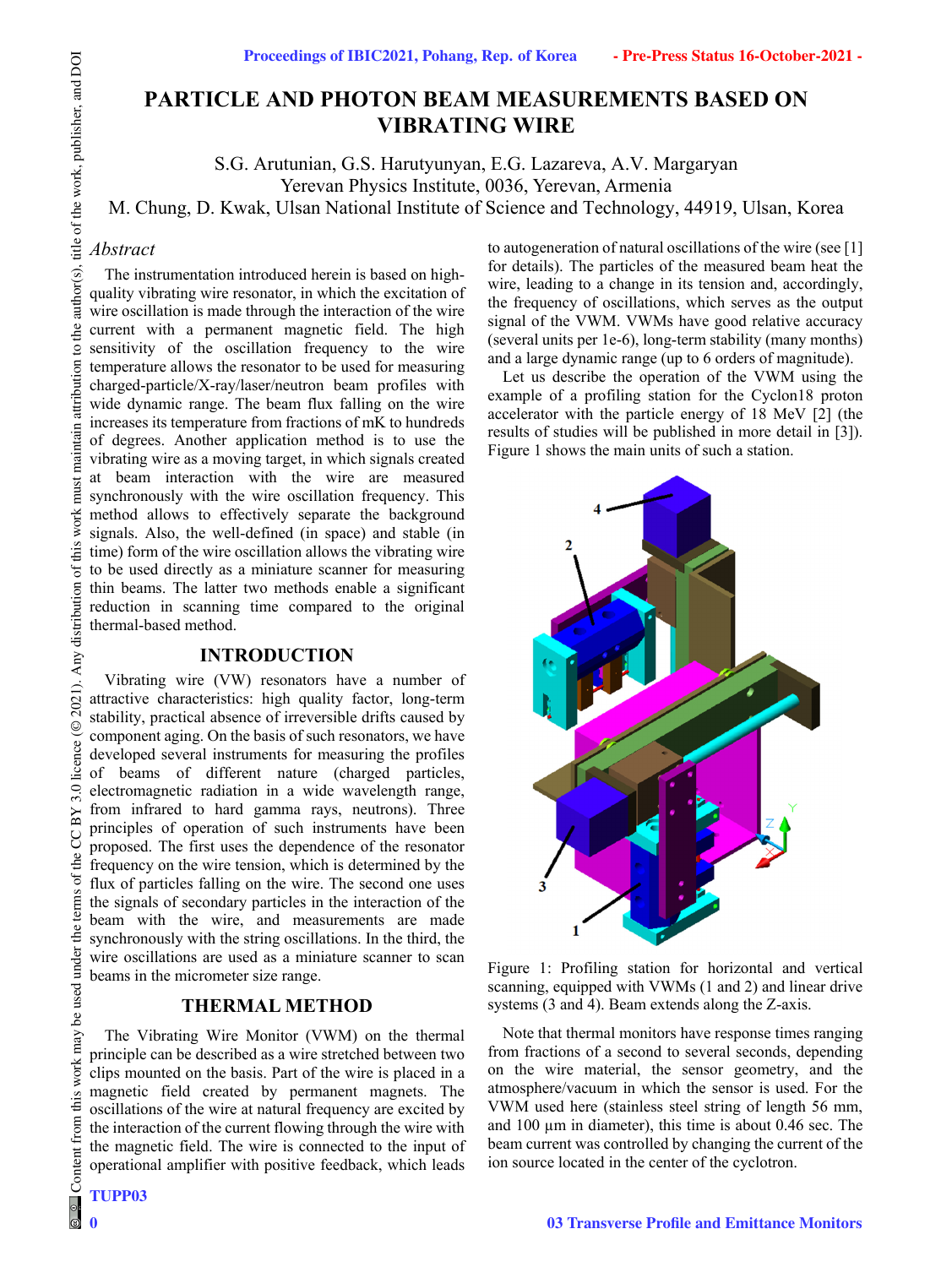

Figure 2: Vertical profiles of the proton beam for different values of ion source current (with scanning speed of 0.2 mm/s).

Figure 2 shows the results of vertical scans at ion source currents of 90 mA, 100 mA, 110 mA, and 120 mA.To estimate the beam current, we will use a formula that relates the relative frequency measurement to the current of particles exposed on the wire  $I_p$  [1]:

$$
\frac{\Delta F}{F_0} = -\frac{E}{2\sigma_0} \frac{\alpha_w \varepsilon_{heat} (\delta_p I_p / e)}{\left[8\lambda S / L + 4\varepsilon \sigma_{ST \cdot B} T_0^3 \pi dL + \alpha_{conv} \pi dL\right]}
$$

where  $d$ ,  $L$ ,  $S$ , are wire diameter, length and crosssection;  $E, \alpha_w, \lambda$ ,  $\varepsilon$  are wire elasticity modulus, thermal expansion coefficient, thermal conductivity, and wire emissivity (set to 0.3);  $\sigma_0$ ,  $F_0$  are wire initial tension and corresponding frequency (second harmonic);  $\alpha_{\text{conv}}$  is convection losses coefficient (set to 36 W/m<sup>2</sup>/K),  $\delta_p$  is proton ionization losses in wire (calculated by Bethe-Bloch formula and for  $d = 100 \mu m$  is about 1.3 MeV),  $\mathcal{E}_{heat}$  is coefficient of transfer ionization losses to heat (set to 0.3). Substituting the tabulated values for other parameters, we obtain that for an ion source current of 90 mA the total proton beam current is on the order of 1 µA (the corresponding distribution in Fig. 2 was fitted by a Gaussian function with an amplitude of 0.0175 and RMS distribution of 6.5 mm). Presented in Fig. 3 dependences of ion source current and proton current on maximum of obtained in Fig. 2 distributions allow to calibrate the proton beam current by values of ion source current.



Figure 3: Dependences of ion source current and proton current on maximum distributions in Fig. 2.

# *VWM for Elastic Properties Investigation*

VMWs can also be applied for measuring neutron fluxes penetrating the wire. It is proposed to use a vibrating wire exposed in the neutron flux, to observe the effect of neutron irradiation impact on the elastic properties of metals. The effect is caused by both neutron capture (mainly for neutrons with energy less than 1 MeV) and lattice disturbance during the atom-neutron collisions with energy more than 1 MeV. We suggest to use a two-wire monitor, in which wires are located in the same thermal space and are separated to significantly differentiate the exposure of neutrons to the wires. A prerequisite for a successful proposal is the long-term stability of VWM.

# **VW AS A RESONANCE TARGET**

It is often necessary to produce a faster scanning of the beam. For this we proposed a hybrid method based on measurement of secondary particles during beam scattering on a wire (of traditional wire scanners), but using the vibrating wire as a target. Synchronous measurements with wire oscillations allow detecting only the signal generating from the scattering of the beam on the wire. This resonant method enables fast beam profiling in the presence of a high level of background. The concept was suggested in [4], and for photon beams it was realized in [5]. The method can be applied to different types of beams by simply choosing an appropriate detector for each case. For photon beams, fast photodiodes can be used, and for charged particles, scintillators combined with photomultipliers etc. (see Fig. 4).



Figure 4: For odd indices the wire at its leftmost position, and for even indices the wire at its rightmost position: (a) the scanner is stationary; (b) the scanner is moving.



Figure 5: 1 - initial profile, 2 - differentiation of synchronized signal, 3 - integral of differential signal with sign inversing, 4 - current average of 3 practically recovers initial profile 1.

1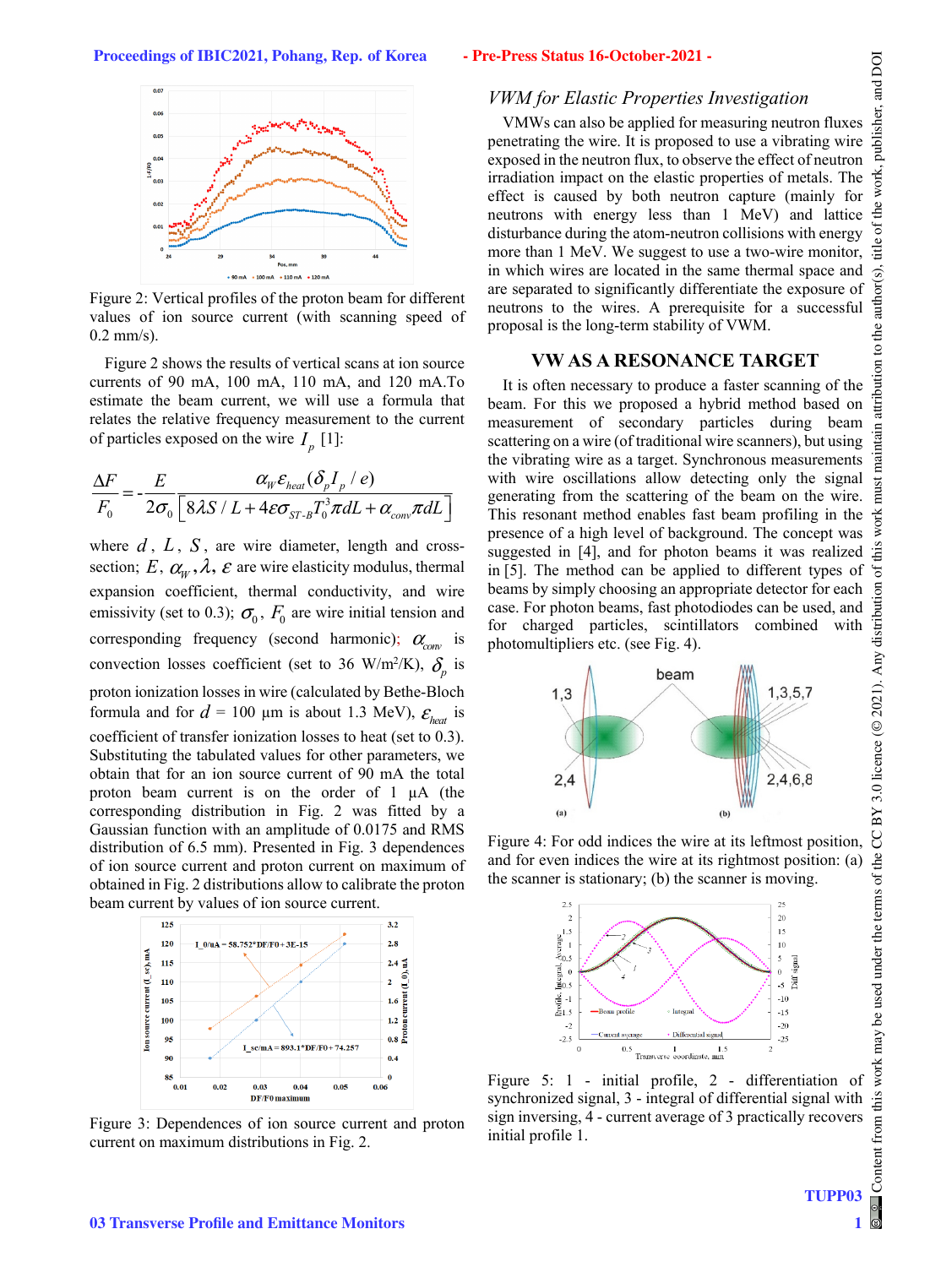For a certain data processing algorithm, the scanning speed can significantly exceed the speed of the wire during its oscillations [6]. The algorithm is as follows: a differential signal on the extreme positions of the vibrating wire is calculated, this signal is integrated (with inversion of the sign on the half-periods of wire oscillation) and then the current average procedure is applied to it. An example of using such an algorithm is shown in Fig. 5 - here the speed of scanning is 10 times higher than the average speed of the wire on one half-period of oscillations. The method was successfully tested in the laser beam tomography experiment [7].

#### **VW AS A MINIATURE SCANNER**

The idea of using the motion of a vibrating wire as a miniature scanner has been suggested in [5]. The amplitude of vibrations of the developed resonators of the vibrating wire reaches a few hundred micrometers. Such a range of wire motion is well suited for profiling micrometer-size beams. The first experimental results were obtained and a criterion of reliability of the results was determined in [8]. The experimental technique with laser beams has been further improved in [9, 10].

To implement the method, it is essential to have a strictly defined motion of the wire in space. In particular, it is desirable to exclude the mixing of harmonics of transverse vibrations in two orthogonal planes. For this purpose, in [10], a new magnetic field system with single poles providing the flatness of oscillations was developed.

It was also important to ensure fast measurement of secondary particles (for laser radiation these are photons reflected from the string surface). Fast photodiodes and fast operational amplifiers were used in [10]. The time of one measurement was about 10 μs, which required the development of an algorithm for processing the primary experimental data, taking into account the time derivative of the signal (calculated as the slope coefficient of the linear regression for seven current data points).

The motion of the wire center in all noted works was assumed to be sinusoidal. Under the conditions of the scheme of autogeneration of natural oscillations, i.e., periodic influence of the electronic circuit on the oscillation process, this statement required a proof. For this purpose, the following experiment was carried out in [10]: the oscillation feeding circuit was abruptly cut off and the observation of oscillations of the wire, which passed to the mode of free oscillations with damping, was continued. The measurements showed that the structure of the signals reflected from the wire did not change.

In addition, in [10], a technique for stitching profiles at displaced positions of the vibrating wire resonator was developed. The comparison of such profiles made it possible to determine the absolute parameters of the wire motion and to reconstruct the beam profiles in absolute coordinates. In the experiments, the profile of the focused beam of the semiconductor laser was measured, and the supply voltage was chosen so that inhomogeneities appeared in the beam profile. The results of the measurements are shown in Fig. 6.



Figure 6: Reconstruction of the laser beam profile using the numerical differentiation of the primary photodiode signal.

Scanning of the profile in several positions of the vibrating wire monitor allowed us to restore the profile of the beam in absolute coordinates. The method of determining the laser beam profile by superimposing the overlapped profiles in several resonator positions of the vibrating wire is similar to the creation of a panoramic image by the stitching procedure. Image stitching is the process that combines images with overlapped areas to form an image with a wide view. Usually, after inputting a series of images with overlapped areas, feature matching is applied to find the corresponding points of the images for stitching, and then, translation is done to align them properly.

#### **CONCLUSION**

The beam diagnostic methods discussed above are united by the idea of using a vibrating wire as a sensitive element / resonant target / miniature scanner. Note that progress in one of these directions gives an opportunity to modify sensors for other methods of use. The unique properties of vibrating wire resonators allow one to search for more and more new possibilities for their use, such as studying the properties of neutron-irradiated wires.

#### **ACKNOWLEDGMENTSS**

This work was supported by the RA MES SCS in the frame of project 20APP-2G001 and the Research Grants Support Program 2021 from UNIST Basic Science Institute.

#### **REFERENCES**

- [1] S. G. Arutunian *et al*., "Vibrating wire monitor: Versatile instrumentation for particle and photon beam measurements with wide dynamic range", *Journal of Instrumentation*, vol. 16, no. R01001, pp. 1-33, 2021.
- [2] https://www.petct-armenia.am
- [3] M. Aginian *et al*., "Vibrating wire station for horizontal and vertical profiling of proton beam of Cyclotron C18 in air", *J. Cont. Phys*., to be published.

and DOI

publisher,

work,